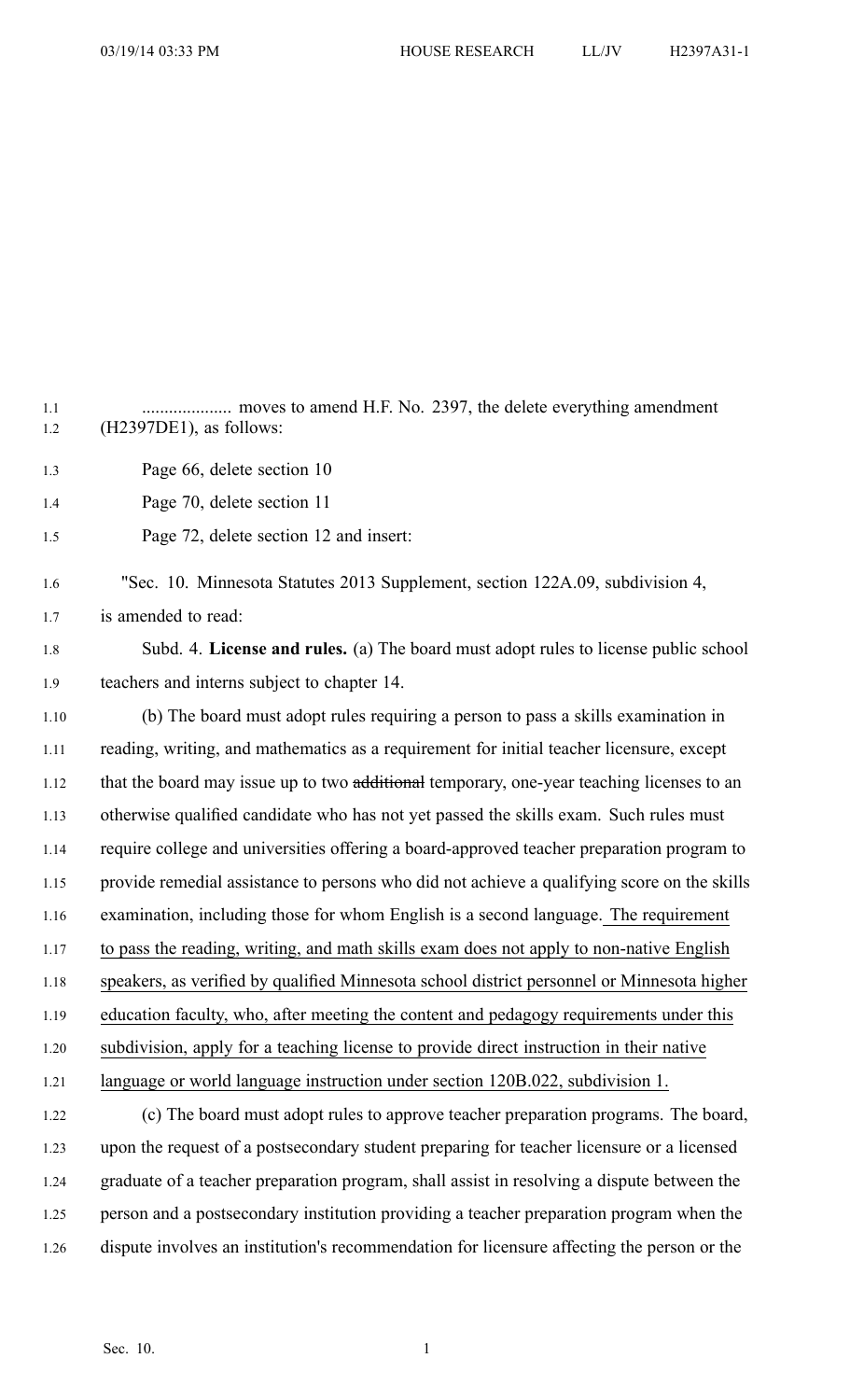2.1 person's credentials. At the board's discretion, assistance may include the application 2.2 of chapter 14.

2.3 (d) The board must provide the leadership and adopt rules for the redesign of teacher 2.4 education programs to implement <sup>a</sup> research based, results-oriented curriculum that 2.5 focuses on the skills teachers need in order to be effective. The board shall implement new 2.6 systems of teacher preparation program evaluation to assure program effectiveness based 2.7 on proficiency of graduates in demonstrating attainment of program outcomes. Teacher 2.8 preparation programs including alternative teacher preparation programs under section 2.9 122A.245, among other programs, must include <sup>a</sup> content-specific, board-approved, 2.10 performance-based assessment that measures teacher candidates in three areas: planning 2.11 for instruction and assessment; engaging students and supporting learning; and assessing 2.12 student learning.

2.13 (e) The board must adopt rules requiring candidates for initial licenses to pass an 2.14 examination of general pedagogical knowledge and examinations of licensure-specific 2.15 teaching skills. The rules shall be effective by September 1, 2001. The rules under this 2.16 paragraph also must require candidates for initial licenses to teach prekindergarten or 2.17 elementary students to pass, as par<sup>t</sup> of the examination of licensure-specific teaching 2.18 skills, test items assessing the candidates' knowledge, skill, and ability in comprehensive, 2.19 scientifically based reading instruction under section 122A.06, subdivision 4, and their 2.20 knowledge and understanding of the foundations of reading development, the development 2.21 of reading comprehension, and reading assessment and instruction, and their ability to 2.22 integrate that knowledge and understanding.

2.23 (f) The board must adopt rules requiring teacher educators to work directly with 2.24 elementary or secondary school teachers in elementary or secondary schools to obtain 2.25 periodic exposure to the elementary or secondary teaching environment.

2.26 (g) The board must gran<sup>t</sup> licenses to interns and to candidates for initial licenses 2.27 based on appropriate professional competencies that are aligned with the board's licensing 2.28 system and students' diverse learning needs. The board must include these licenses in <sup>a</sup> 2.29 statewide differentiated licensing system that creates new leadership roles for successful 2.30 experienced teachers premised on <sup>a</sup> collaborative professional culture dedicated to meeting 2.31 students' diverse learning needs in the 21st century and formalizes mentoring and induction 2.32 for newly licensed teachers that is provided through <sup>a</sup> teacher suppor<sup>t</sup> framework.

2.33 (h) The board must design and implement an assessment system which requires <sup>a</sup> 2.34 candidate for an initial license and first continuing license to demonstrate the abilities 2.35 necessary to perform selected, representative teaching tasks at appropriate levels.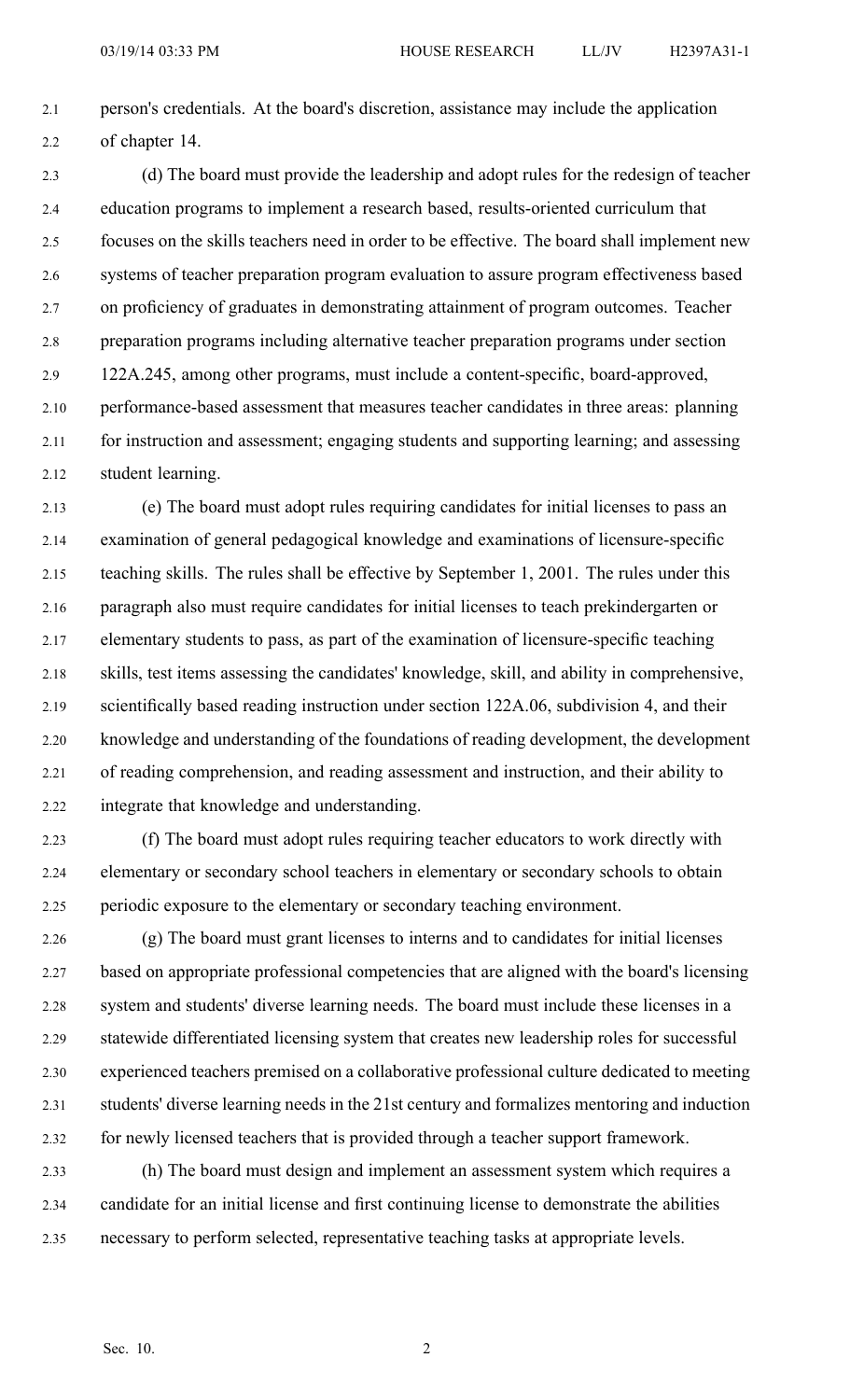- 3.1 (i) The board must receive recommendations from local committees as established 3.2 by the board for the renewal of teaching licenses.
- 3.3 (j) The board must gran<sup>t</sup> life licenses to those who qualify according to requirements 3.4 established by the board, and suspend or revoke licenses pursuan<sup>t</sup> to sections 122A.20 and 3.5 214.10. The board must not establish any expiration date for application for life licenses.
- 3.6 (k) The board must adopt rules that require all licensed teachers who are renewing 3.7 their continuing license to include in their renewal requirements further preparation in 3.8 the areas of using positive behavior interventions and in accommodating, modifying, and 3.9 adapting curricula, materials, and strategies to appropriately meet the needs of individual 3.10 students and ensure adequate progress toward the state's graduation rule.
- 3.11 (l) In adopting rules to license public school teachers who provide health-related 3.12 services for disabled children, the board shall adopt rules consistent with license or 3.13 registration requirements of the commissioner of health and the health-related boards who 3.14 license personnel who perform similar services outside of the school.
- 3.15 (m) The board must adopt rules that require all licensed teachers who are renewing 3.16 their continuing license to include in their renewal requirements further reading 3.17 preparation, consistent with section 122A.06, subdivision 4. The rules do not take effect 3.18 until they are approved by law. Teachers who do not provide direct instruction including, at 3.19 least, counselors, school psychologists, school nurses, school social workers, audiovisual 3.20 directors and coordinators, and recreation personnel are exemp<sup>t</sup> from this section.
- 3.21 (n) The board must adopt rules that require all licensed teachers who are renewing 3.22 their continuing license to include in their renewal requirements further preparation, 3.23 first, in understanding the key warning signs of early-onset mental illness in children 3.24 and adolescents and then, during subsequent licensure renewal periods, preparation may 3.25 include providing <sup>a</sup> more in-depth understanding of students' mental illness trauma, 3.26 accommodations for students' mental illness, parents' role in addressing students' mental 3.27 illness, Fetal Alcohol Spectrum Disorders, autism, the requirements of section 125A.0942 3.28 governing restrictive procedures, and de-escalation methods, among other similar topics.

## 3.29 **EFFECTIVE DATE.** This section applies to persons applying to the Board of 3.30 Teaching for their initial teaching license on August 1, 2014, and later.

- 3.31 Sec. 11. Minnesota Statutes 2013 Supplement, section 122A.18, subdivision 2, is 3.32 amended to read:
- 3.33 Subd. 2. **Teacher and suppor<sup>t</sup> personnel qualifications.** (a) The Board of 3.34 Teaching must issue licenses under its jurisdiction to persons the board finds to be 3.35 qualified and competent for their respective positions.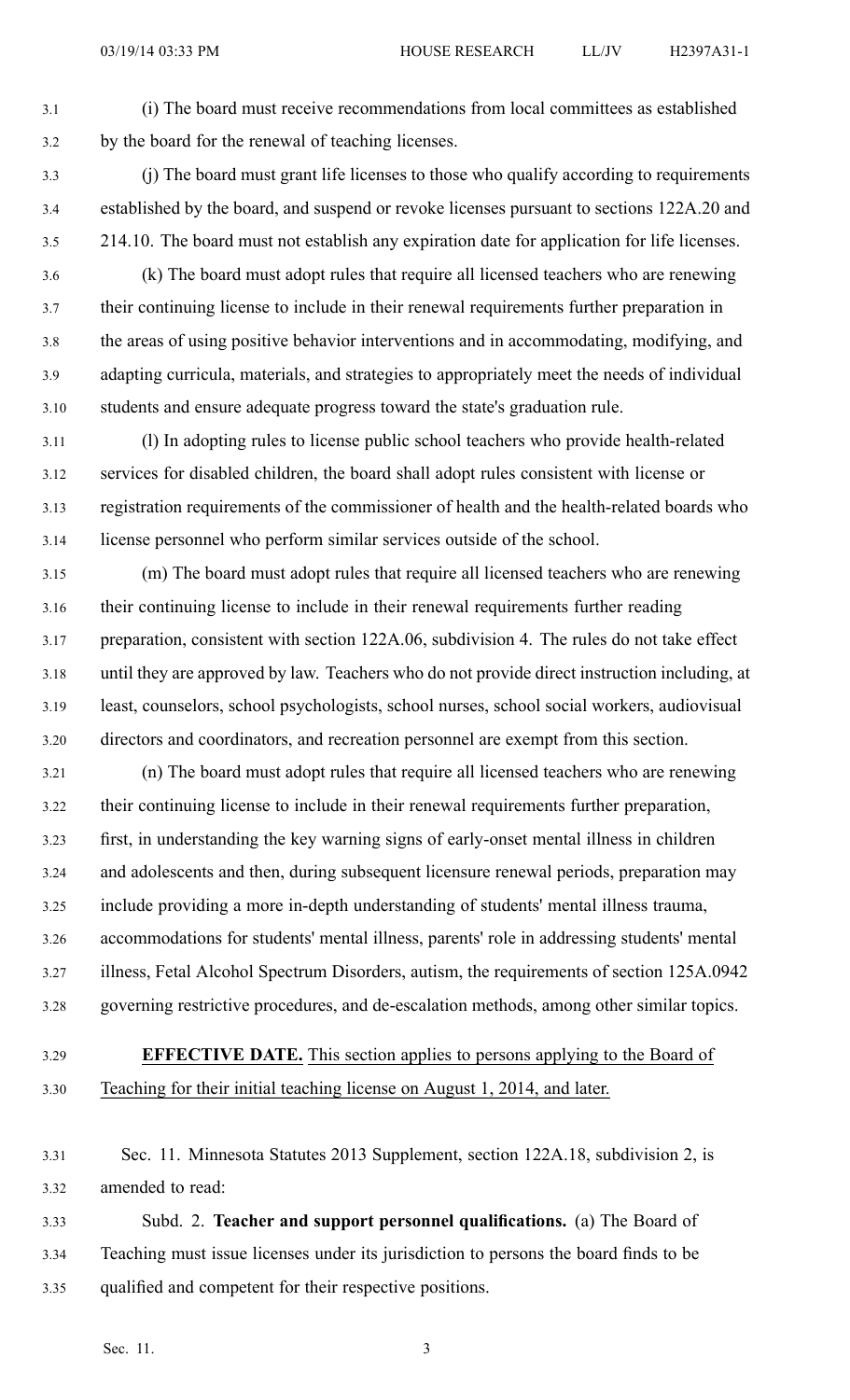4.1 (b) The board must require <sup>a</sup> person to pass an examination of skills in reading, 4.2 writing, and mathematics before being granted an initial teaching license to provide direct 4.3 instruction to pupils in prekindergarten, elementary, secondary, or special education 4.4 programs, except that the board may issue up to two additional temporary, one-year 4.5 teaching licenses to an otherwise qualified candidate who has not ye<sup>t</sup> passed the skills 4.6 exam. The board must require colleges and universities offering <sup>a</sup> board approved teacher 4.7 preparation program to make available upon reques<sup>t</sup> remedial assistance that includes <sup>a</sup> 4.8 formal diagnostic componen<sup>t</sup> to persons enrolled in their institution who did not achieve <sup>a</sup> 4.9 qualifying score on the skills examination, including those for whom English is <sup>a</sup> second 4.10 language. The colleges and universities must make available assistance in the specific 4.11 academic areas of deficiency in which the person did not achieve <sup>a</sup> qualifying score. 4.12 School districts may make available upon reques<sup>t</sup> similar, appropriate, and timely remedial 4.13 assistance that includes <sup>a</sup> formal diagnostic componen<sup>t</sup> to those persons employed by the 4.14 district who completed their teacher education program, who did not achieve <sup>a</sup> qualifying 4.15 score on the skills examination<del>, including those persons for whom English is a second</del> 4.16 language and persons under section 122A.23, subdivision 2, paragraph (h), who completed 4.17 their teacher's education program outside the state of Minnesota, and who received a 4.18 temporary license to teach in Minnesota. The Board of Teaching shall repor<sup>t</sup> annually 4.19 to the education committees of the legislature on the total number of teacher candidates 4.20 during the most recent school year taking the skills examination, the number who achieve 4.21 <sup>a</sup> qualifying score on the examination, the number who do not achieve <sup>a</sup> qualifying score 4.22 on the examination, the distribution of all candidates' scores, the number of candidates 4.23 who have taken the examination at least once before, and the number of candidates who 4.24 have taken the examination at least once before and achieve <sup>a</sup> qualifying score.

4.25 (c) The Board of Teaching must gran<sup>t</sup> continuing licenses only to those persons who 4.26 have met board criteria for granting <sup>a</sup> continuing license, which includes passing the 4.27 skills examination in reading, writing, and mathematics consistent with paragraph (b), 4.28 and the exceptions in section 122A.09, subdivision 4, paragraph (b)., that are consistent 4.29 with this paragraph. The requirement to pass the reading, writing, and math skills exam 4.30 does not apply to non-native English speakers, as verified by qualified Minnesota school 4.31 district personnel or Minnesota higher education faculty, who, after meeting the content 4.32 and pedagogy requirements under this subdivision, apply for <sup>a</sup> teaching license to provide 4.33 direct instruction in their native language or world language instruction under section 4.34 120B.022, subdivision 1.

4.35 (d) All colleges and universities approved by the board of teaching to prepare 4.36 persons for teacher licensure must include in their teacher preparation programs <sup>a</sup> common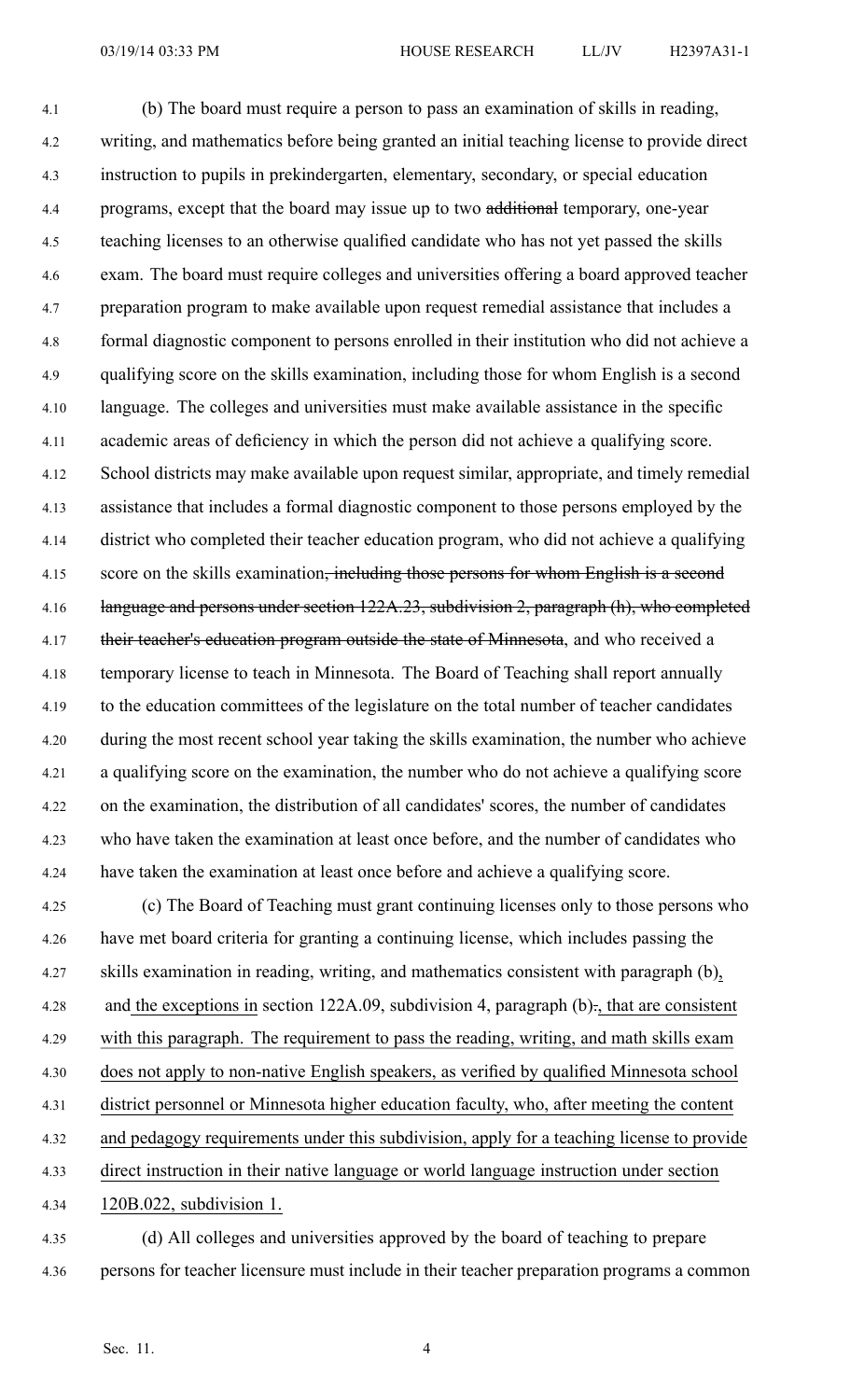5.1 core of teaching knowledge and skills to be acquired by all persons recommended 5.2 for teacher licensure. This common core shall meet the standards developed by the 5.3 interstate new teacher assessment and suppor<sup>t</sup> consortium in its 1992 "model standards for 5.4 beginning teacher licensing and development." Amendments to standards adopted under 5.5 this paragraph are covered by chapter 14. The board of teaching shall repor<sup>t</sup> annually to 5.6 the education committees of the legislature on the performance of teacher candidates 5.7 on common core assessments of knowledge and skills under this paragraph during the

- 5.8 most recent school year.
- 5.9 **EFFECTIVE DATE.** This section applies to persons applying to the Board of 5.10 Teaching for their initial teaching license August 1, 2014, or later.
- 5.11 Sec. 12. Minnesota Statutes 2013 Supplement, section 122A.23, subdivision 2, is 5.12 amended to read:

5.13 Subd. 2. **Applicants licensed in other states.** (a) Subject to the requirements of 5.14 sections 122A.18, subdivision 8, and 123B.03, the Board of Teaching must issue <sup>a</sup> teaching 5.15 license or <sup>a</sup> temporary teaching license under paragraphs(b) to (e) to an applicant who holds 5.16 at least <sup>a</sup> baccalaureate degree from <sup>a</sup> regionally accredited college or university and holds 5.17 or held <sup>a</sup> similar out-of-state teaching license that requires the applicant to successfully 5.18 complete <sup>a</sup> teacher preparation program approved by the issuing state, which includes 5.19 field-specific teaching methods and student teaching or essentially equivalent experience. 5.20 (b) The Board of Teaching must issue <sup>a</sup> teaching license to an applicant who:

- 5.21 (1) successfully completed all exams and human relations preparation components 5.22 required by the Board of Teaching; and
- 5.23 (2) holds or held an out-of-state teaching license to teach the same content field and 5.24 grade levels if the scope of the out-of-state license is no more than one grade level less 5.25 than <sup>a</sup> similar Minnesota license.
- 5.26 (c) The Board of Teaching, consistent with board rules and paragraph (h), must 5.27 issue up to three one-year temporary teaching licenses to an applicant who holds or held 5.28 an out-of-state teaching license to teach the same content field and grade levels, where 5.29 the scope of the out-of-state license is no more than one grade level less than <sup>a</sup> similar 5.30 Minnesota license, but has not successfully completed all exams and human relations 5.31 preparation components required by the Board of Teaching.
- 5.32 (d) The Board of Teaching, consistent with board rules, must issue up to three 5.33 one-year temporary teaching licenses to an applicant who:
- 5.34 (1) successfully completed all exams and human relations preparation components 5.35 required by the Board of Teaching; and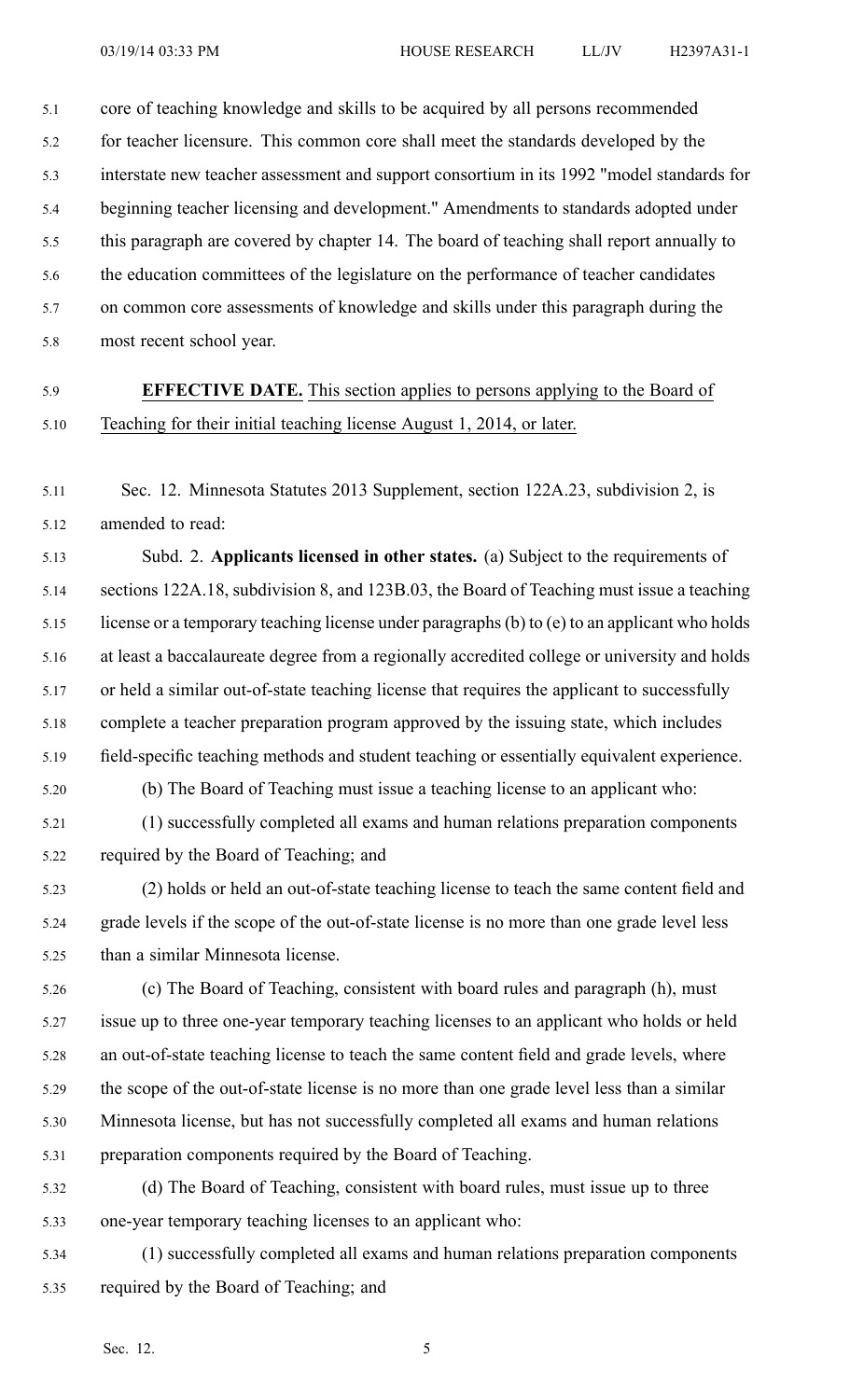6.1 (2) holds or held an out-of-state teaching license to teach the same content field 6.2 and grade levels, where the scope of the out-of-state license is no more than one grade 6.3 level less than <sup>a</sup> similar Minnesota license, but has not completed field-specific teaching 6.4 methods or student teaching or equivalent experience.

6.5 The applicant may complete field-specific teaching methods and student teaching 6.6 or equivalent experience by successfully participating in <sup>a</sup> one-year school district 6.7 mentorship program consistent with board-adopted standards of effective practice and 6.8 Minnesota graduation requirements.

6.9 (e) The Board of Teaching must issue <sup>a</sup> temporary teaching license for <sup>a</sup> term of 6.10 up to three years only in the content field or grade levels specified in the out-of-state 6.11 license to an applicant who:

6.12 (1) successfully completed all exams and human relations preparation components 6.13 required by the Board of Teaching; and

6.14 (2) holds or held an out-of-state teaching license where the out-of-state license is 6.15 more limited in the content field or grade levels than <sup>a</sup> similar Minnesota license.

6.16 (f) The Board of Teaching must not issue to an applicant more than three one-year 6.17 temporary teaching licenses under this subdivision.

6.18 (g) The Board of Teaching must not issue <sup>a</sup> license under this subdivision if the 6.19 applicant has not attained the additional degrees, credentials, or licenses required in <sup>a</sup> 6.20 particular licensure field.

6.21 (h) The Board of Teaching must require an applicant for <sup>a</sup> teaching license or <sup>a</sup> 6.22 temporary teaching license under this subdivision to pass <sup>a</sup> skills examination in reading, 6.23 writing, and mathematics before the board issues the license unless, notwithstanding other 6.24 provisions of this subdivision, an applicable board-approved National Association of State 6.25 Directors of Teacher Education interstate reciprocity agreemen<sup>t</sup> exists to allow fully 6.26 certified teachers from other states to transfer their certification to Minnesota without need 6.27 for additional exams or other preparation requirements. Consistent with section 122A.18,

6.28 subdivision 2, paragraph (b), and notwithstanding other provisions of this subdivision, 6.29 the board may issue up to two additional temporary, one-year teaching licenses to an

6.30 otherwise qualified applicant who has not ye<sup>t</sup> passed the skills exam.

## 6.31 **EFFECTIVE DATE.** This section is effective August 1, 2015."

6.32 Page 104, after line 7, insert:

## 6.33 "Sec. 45. **BOARD OF TEACHING; MTLE REVIEW.**

6.34 The Board of Teaching must work with the vendor of the teacher skills exam under 6.35 Minnesota Statutes 2012, section 122A.09, subdivision 4, paragraph (b), to determine